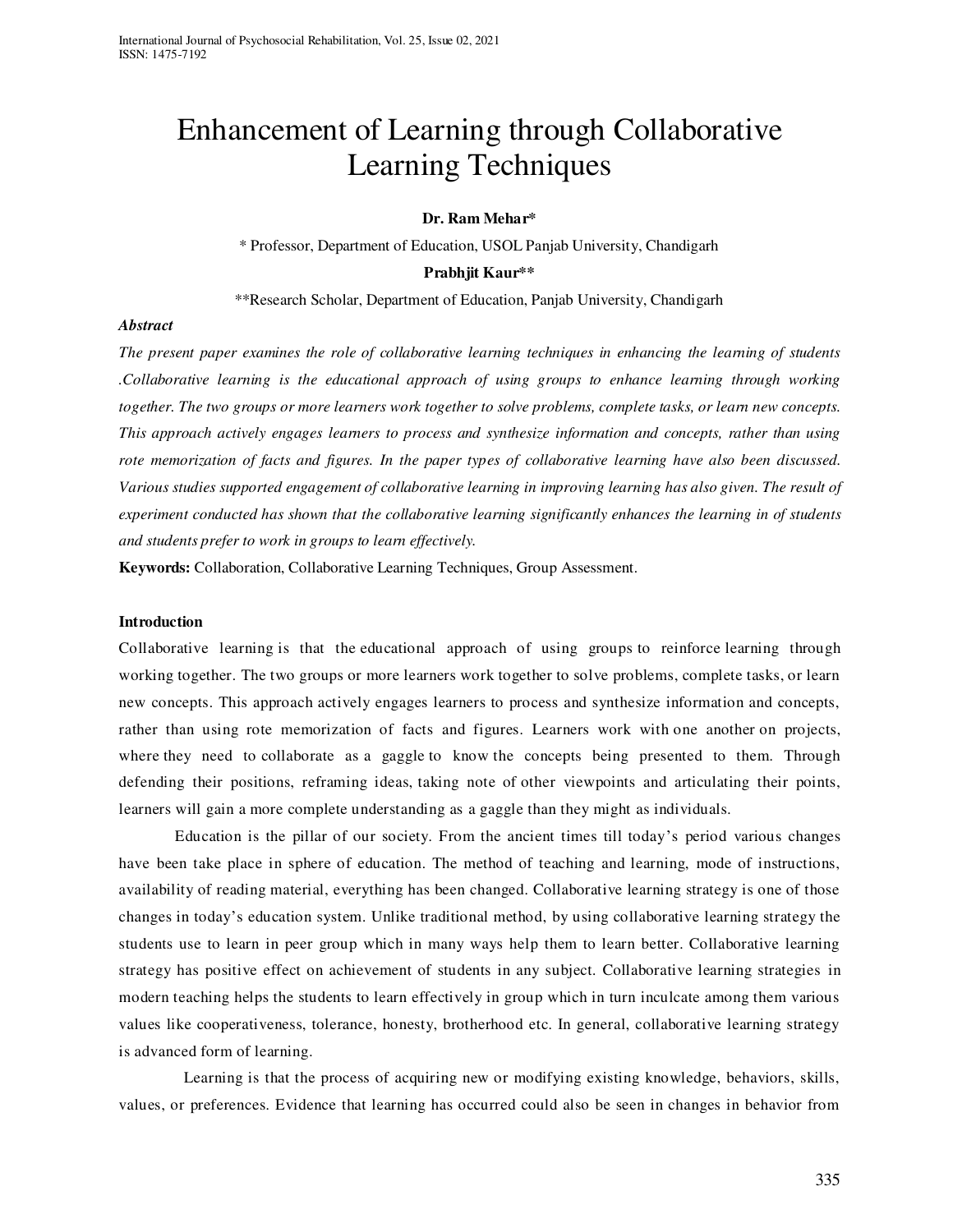simple to complex, from moving a finger to skill in synthesizing information or a change in attitude (Gross, 2010).

 In the modern times, the technological developments have given some new meanings to learning. Various changes have taken place. Collaborative learning is one of those changes. Collabor ative learning is rooted in Vygotsky's (1997) concept of learning called zone of proximal development. Typically there are tasks that learners can and can't accomplish. Between these two areas is that the zone of proximal development, which may be a category of things that a learner can learn but with the assistance of guidance. The zone of proximal development gives guidance on what set of skills a learner has that are within the process of maturation. In Vygotsky's definition of zone of proximal development, he has given due importance to learning through interactions with others instead of independent work. This has made way for the ideas of group learning, one among which being collaborative learning.

 Collaborative learning is extremely important in achieving critical thinking. According to Gokhale (1995), individuals are ready to achieve higher levels of learning and retain more information once they add a gaggle instead of individually, this is applicable to both the facilitators of knowledge, the instructors, and the receivers of knowledge, the students.

 Lai (2011) that collaboration is the "mutual engagement of participants in coordinated efforts to solve a problem together." Collaborative interactions are characterized by shared goals, symmetry of structure, and a high degree of negotiation, interactivity, and interdependence. Non-responsive feedback, on the other hand, can be detrimental to student learning in collaborative situations. Collaboration can have intense effects on learning, particularly for slow-learners. However, kind of things may moderate the impact of collaboration on student learning, including student characteristics, group composition, and task characteristics. However, because many researchers appear to believe children are often taught to collaborate, they urge educators to supply explicit instruction that encourages development of skills like coordination, communication, conflict resolution, decision-making, problem-solving, and negotiation. Such training should also emphasize desirable qualities of interaction, like providing elaborated explanations, asking direct and specific questions, and responding appropriately to the requests of others. Teachers should structure tasks in ways that in which will support the goals of collaboration, specify "ground rules" for interaction, and regulate such interactions.

According to Dillenbourg (1999) collaborative learning is broadly defined as, "a situation during which two or more people learn or plan to learn something together", and more specifically as joint problem solving. He notes that nothing is inherently instructive about working with more than one person on a task; rather, interaction triggers the learning processes. Collaborative learning situations require instructions, a physical setting, and other forms of performance constraints. These elements don't guarantee collaboration; they only make it more likely.

Roschelle and Teasley (1995) define collaboration more specifically as "mutual engagement of participants in a coordinated effort to solve a problem together". Dillenbourg (1999) found the difficulty of agreeing on a definition of collaborative learning, even among experts. Ambiguity within the meaning of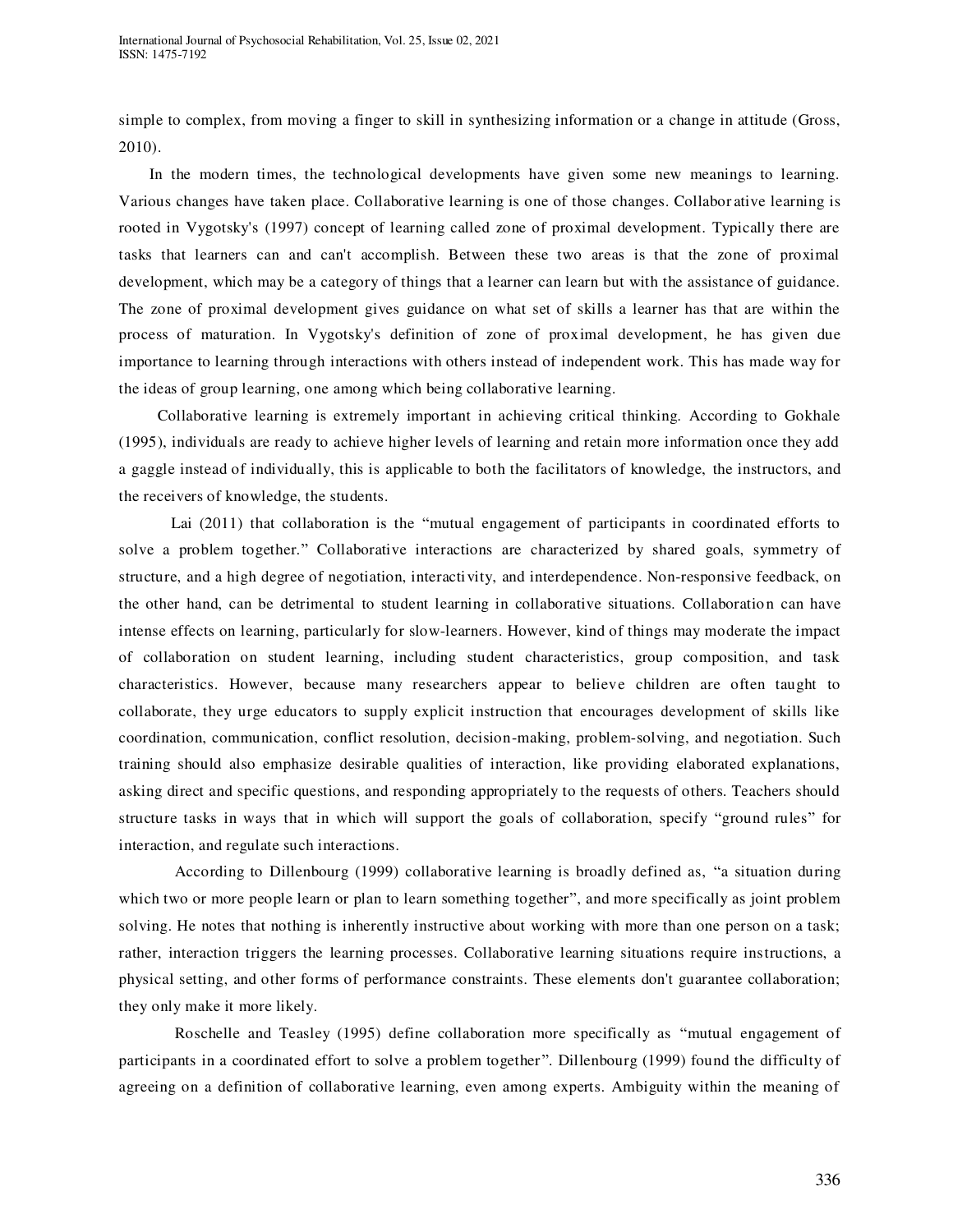collaborative learning stems from several sources. First, the size of such interactions may range from two people to thousands, with different theoretical tools needed to research interactions occurring at differentlevels.

Van-Boxtel, Vander-Linden and Kanselaar (2000) explain that collaborative learning activities allow students to elaborate and reorganize their knowledge. Social interaction stimulates elaboration of conceptual knowledge as group mates plan to make themselves understood, and research demonstrates that providing elaborated explanations improves student comprehension of concepts. Once conceptual understandings are made visible through communication, students can negotiate aiming to reach convergence, or shared understanding.

According to Gilles (2000), collaborative learning strategy has been used successfully as a classroom strategy to promote learning and achievements in different curriculum areas, such as, mathematics, science, and writing. In affective domains, collaborative learning strategy has fostered social skills, self-esteem, positive attitudes, motivation, and social acceptance.

In teaching and learning process, collaborative learning may be a technique, teachers use to group students to impact learning during a positive way. Proponents of collaborative learning believe that it help students in some ways .When we are working together increases learning outcomes of the performance. Collaborative learning can occur between just two students or within a bigger group, and it can take a spread of forms. Collaborative learning transfers the responsibility of learning to the learner, within the role of "researcher" and self-directed learner. In order to figure towards a collaborative learning approach, the teacher must fully understand their students' preferred learning styles and their own notions of learning. This could preferably help the teacher decide where and how to start a project, which could also help the teacher to motivate the students of all kinds such as:

- **(i)** Collaborative learning focuses on active participation, like moving around, drawing, creating, and performing.
- **(ii)** All learning should be student-focused, not content-focused. This means that when planning for instruction, an educator should consider how her/his students learn and what methods are often wont to enhance their learning.
- **(iii)** Learners sometimes learn more easily and readily from a peer or a group of peers. Creating opportunities for this dynamics during a classroom adds to traditional teacher -led instruction.
- **(iv)** Students need to be offered chances to solve problems. Working with other students to seek out solutions to problems, sort of a word problem in math or a long-term collaborative group project, gives children an opportunity to unravel problems in tandem or with other group members. This gives them positive skills in appropriate social interaction, like cooperation, listening to others, formulating opinions, and compromise (Babu, Suresh & Pariventhan, 2017).

 Collaborative learning is aimed toward getting the scholars to require almost full responsibility for working together, building knowledge together, changing and evolving together and in fact, improving together. It is an academic approach to teaching and learning that involves groups of scholars working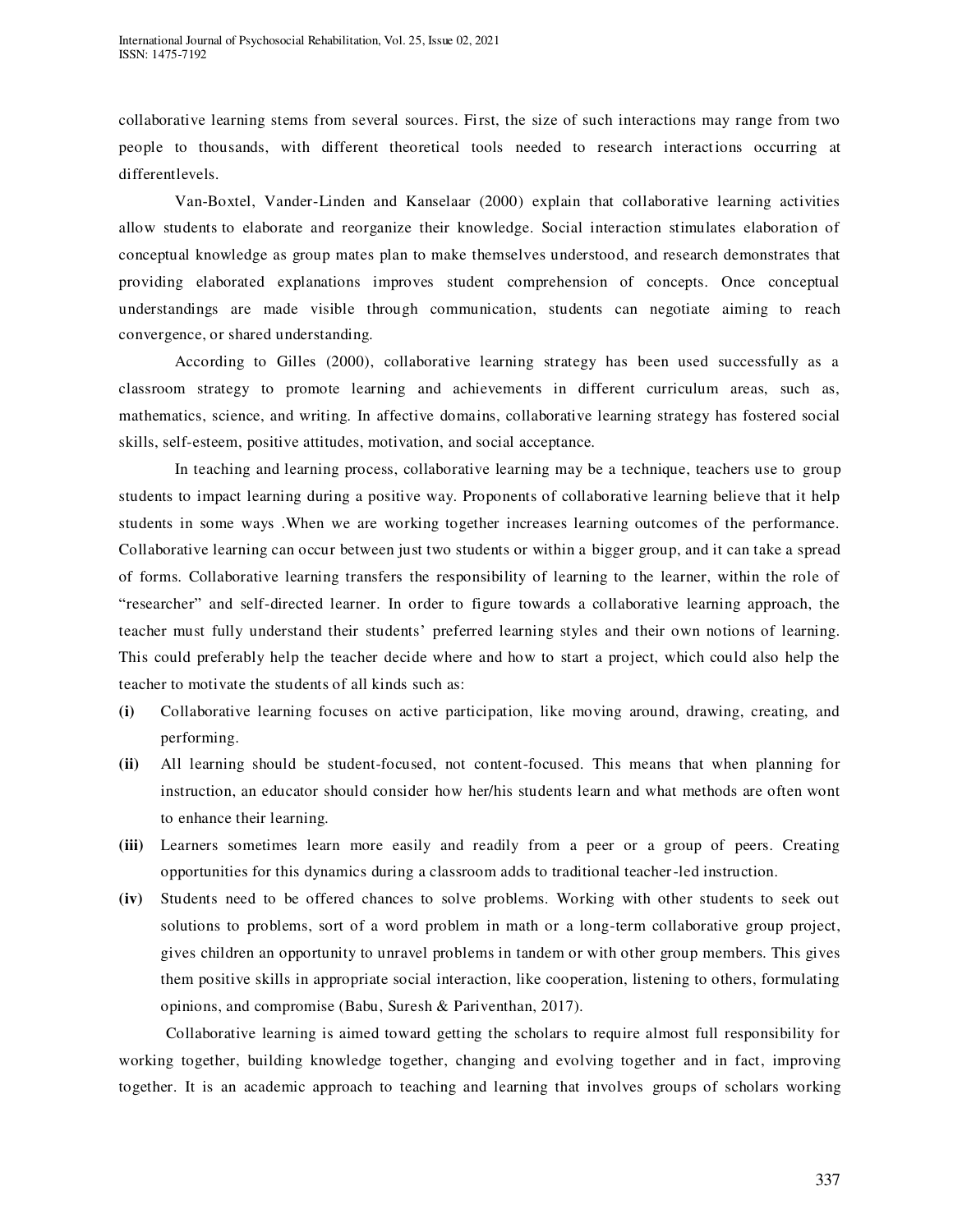together to unravel a drag, complete a task, or to make a product. According to Gerlach, "Collaborative learning is predicated on the thought that learning is actually a social act during which the participants talk among themselves (Gerlach, 1994). It is through the talk that learning occurs."

### **Review of Related Literature**

Lou and Kim-MacGregor (2004) revealed that group strategies were perceived favorably by the students and had a positive impact on the collaborative learning skills, the knowledge revealed through their online dialogue, and therefore the project performance of all students, especially the less effective groups. The results provide some insights into the computer-supported collaborative learning process among students during a education context.

Kesterand and Paas (2005) conducted a study to foster learning in computer supported collaborative learning environments by designing instructional interventions that enhance collaboration between learners.

Lauron (2008) studied that collaboration can be effectively used to improve the quality and quantity of education in online learning environments. There are numerous tools and methods which will be wont to facilitate and stimulate collaboration in online education.

Wichadee (2013) compared summary writing abilities of students learning by wiki-based collaboration and students learning by face-to-face collaboration.The results indicate that the post-test many both groups were significantly above the pre-test scores and tons of benefits were identified, showing students' positive attitudes towards learning through wiki.

Ishtaiwa and Aburezeq (2015) revealed that that Google Docs is a valuable application to promote student–student and student–instructor interactions. In addition, it had been found that Google Docs has the facility to enhance student–content and student–interface interactions through the resources and features offered by the appliance

Vlahopol (2016) conducted a study which offers a possible approach of collaborative learning within the course of study Musical Analysis, pleading for the necessity of the social component development of the learning activities of the instrumental performer student, through his involvement within a group.

 Babu, Suresh and Pariventhan(2017) examined that the mutual learning gives learners a chance to take part in discourse, assume liability for their own particular learning, and thus they become critical thinkers.

Vicente, Tan and Yu (2018) conducted a study aimed at enhancing students' learning of software engineering methods. A collaborative approach implemented through projects has been the established pedagogy for introducing the Software Engineering course to undergraduate computing students. The study explored an enhancement to the collaborative approach to project development.

Gratton (2019) conducted a study on student's experience about collaborative learning and identify the range of benefits of collaborative learning like effective self -directed and autonomous learning, interdependence, enhanced verbal communication skills and social-cohesion.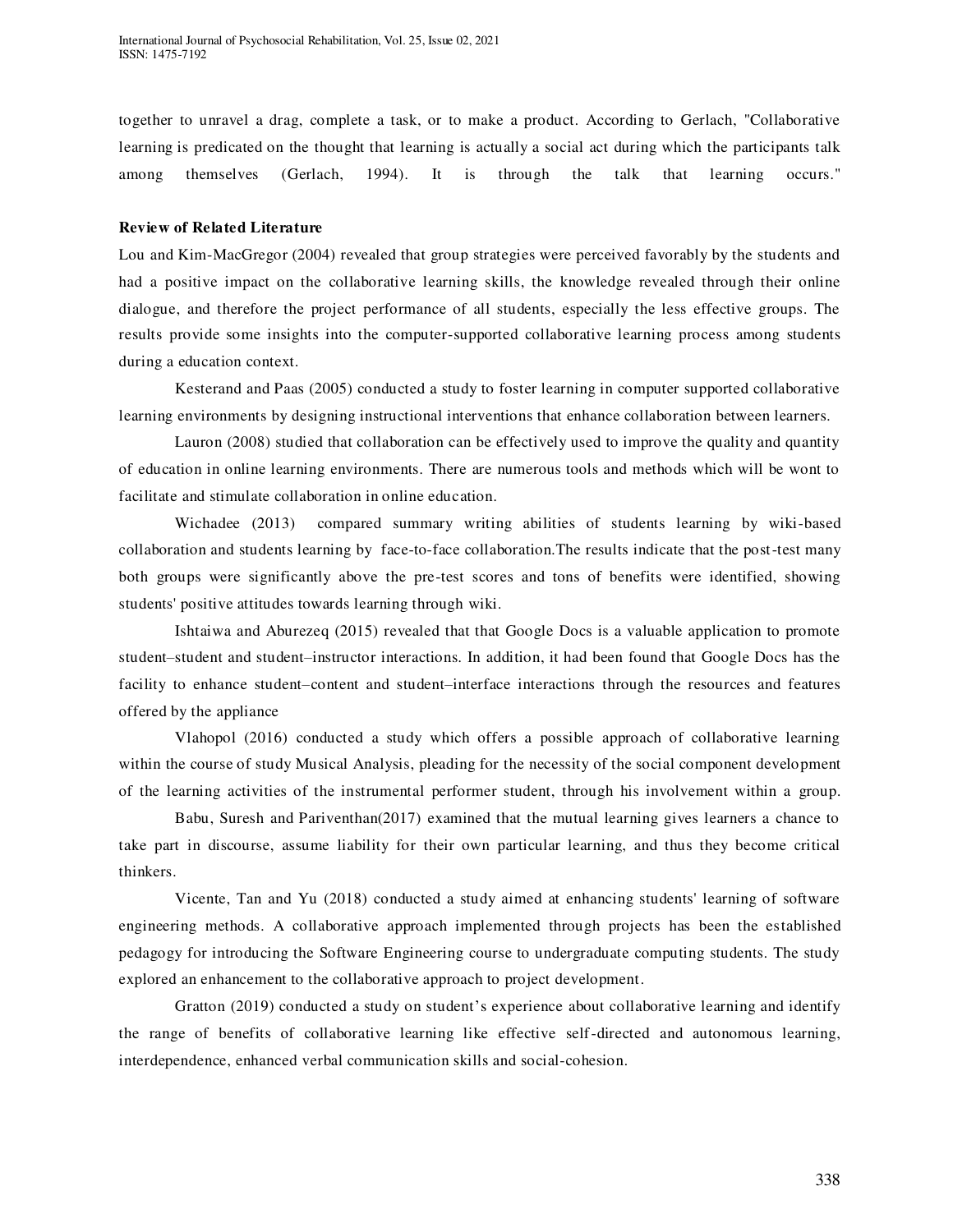Sobko, Unadkat, Adams and Hull (2020) in their study explore networked collaborative learning in the context of an online undergraduate education course. They concluded that collaborative learning enhances learning and knowledge construction.

# **Types of Collaborative Learning**

- Formal Collaborative learning is structured, facilitated, and monitored by the educator over time and is employed to realize group goals in task work. Any course material or assignment can be adapted to this type of learning, and groups can vary from 2-6 people with discussions lasting from a few minutes to hours. Types of formal collaborative learning strategies include jigsaw, assignments that involve group problem solving, laboratory or experiment assignments, and referee work (e.g. editing and writing assignments).
- Informal Collaborative learning incorporates group learning by drawing attention to material through small groups throughout the lesson or by discussion at the top of a lesson, and typically involves pairs. This type of learning enables the scholar to process, consolidate, and retain more information learned.
- Group-based Collaborative learning is effective for learning complex material over the course or semester and produce supportive peer relationships, which motivates and strengthens the student's commitment. Base group approaches also make the students accountable to educating their peer group in the event that a member is absent for a lesson. This is effective both for individual learning as well as for social support (Babu, Suresh &Pariventhan, 2017).

# **Techniques of Collaborative Learning**

As Collaboration is one of the most important components of learning experiences, yet to be implementing suitable learning technique, that allow interactivity and collaboration depends greatly on the nature and content of the course. Creating a collaborative learning environment is an important factor especially that within this discipline information and communication technologies can facilitate the collaborative and active learning process for students by giving them additional tools to support the work. Psychologist Tuckman (1965) first came up with "forming, storming, norming and performing" back in 1965 to explain the trail that the majority teams follow:



(Tuckman's Model)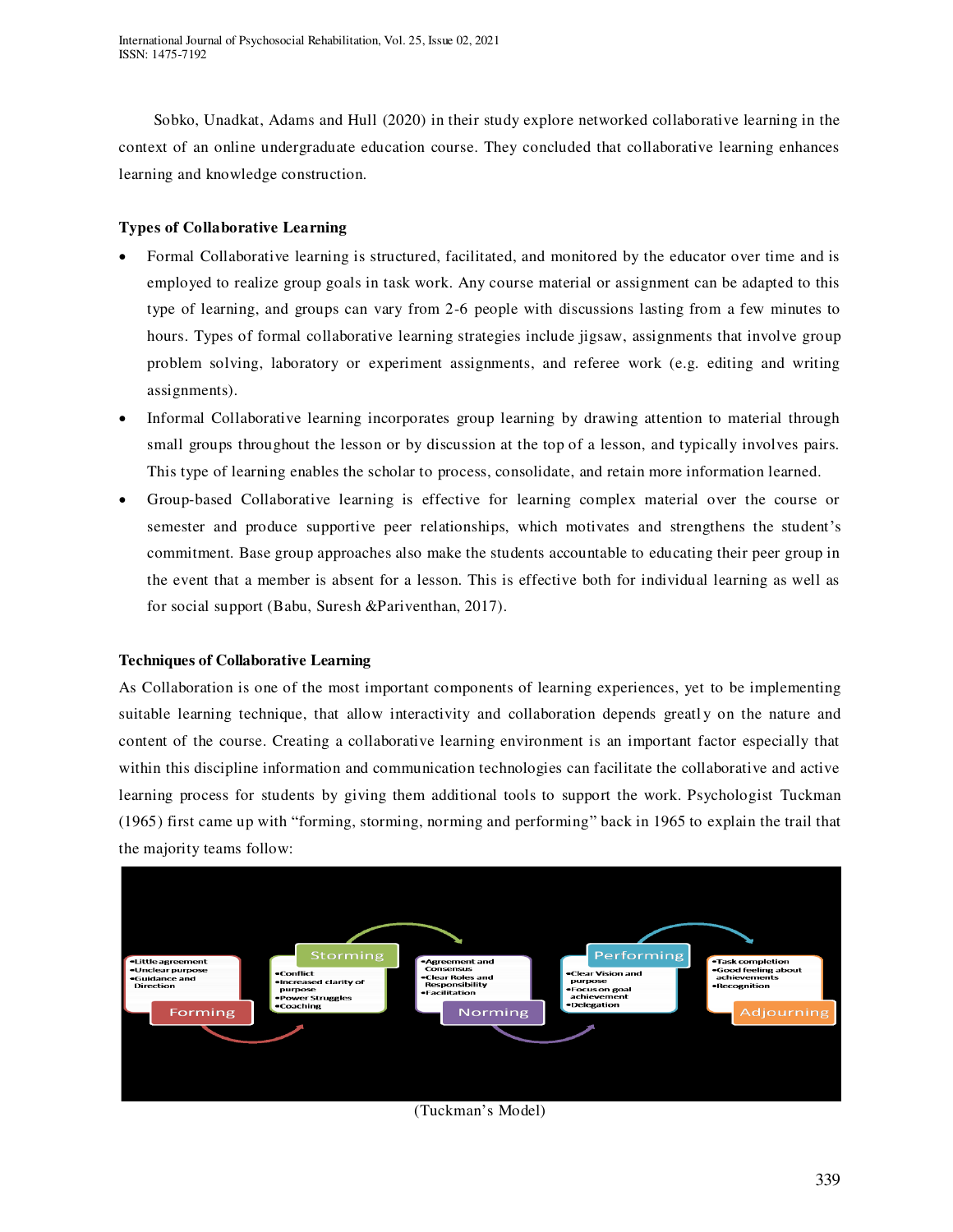There are various techniques of collaboration that one can use in classroom to enhance the learning of students:

 **Think/Write, Pair, Share**: The think/write, pair, share strategy is a collaborative learning technique that encourages individual participation and is applicable across all grade levels and class sizes. Students think through questions using three distinct steps:

- **(i)** *Think/Write:* Students think independently about a question/topic that has been posed, forming ideas of their own and write them down.
- **(ii)** *Pair:* Students are grouped in pairs to debate their thoughts. This step allows students to articulate their ideas and to think about those of others.
- **(iii)** *Share:* Student pairs share their ideas with a bigger group, like the entire class. Often, students are easier presenting ideas to a gaggle with the support of a partner. In addition, students' ideas became more refined through this three-step process.

 **Round Table:** Round Table may be a collaborative learning technique that permits students to assess prior knowledge, recall information and practice communication skills. The steps are:

- **(i)** *Write:* Each student writes one (or two or 3) sentences a few given topic (or this might be a solution to a question) on a bit of paper.
- **(ii)** *Share*: The paper is passed around to at least one group member at a time. Each group member responds in writing.
- **(iii)** *Summarize:* When the first is returned, the scholar reads the comments from the group and shares what the collective sense of what was said within the group about the topic (or question).

 **Jigsaw:** Jigsaw is collaborative learning technique that gives students opportunity to practice and presentation of latest material. Interdependence and status equalization are developed. The method is:

- **(i)** Every student in the team becomes an "expert" on one topic
- **(ii)** "Experts" group with members from other teams assigned the topic.
- **(iii)** After returning to their teams, each one, in turn, teaches the group.
- **(iv)** Students are all assessed on all aspects of the topic.

 **Concept Mapping:** Concept mapping is also be a collaborative learning technique that allows students working in groups how of illustrating the connections that exist between terms or concepts covered in course material. The method is:

- **(i)** Students write terms from the course on an outsized piece of paper
- **(ii)** Lines are drawn connecting individual terms to point the relationships between terms. Most of the terms during a concept map have multiple connections.
- **(iii)** Developing an idea map requires the scholars to spot and organize information and to determine meaningful relationships between the pieces of data.
- **Buzz Groups:** it's a collaborative learning technique during which students discuss course-related questions informally in small groups of peers. It is particularly useful for generating lots of ideas quickly to prepare for and improve whole class discussions (Tuckman, 1965).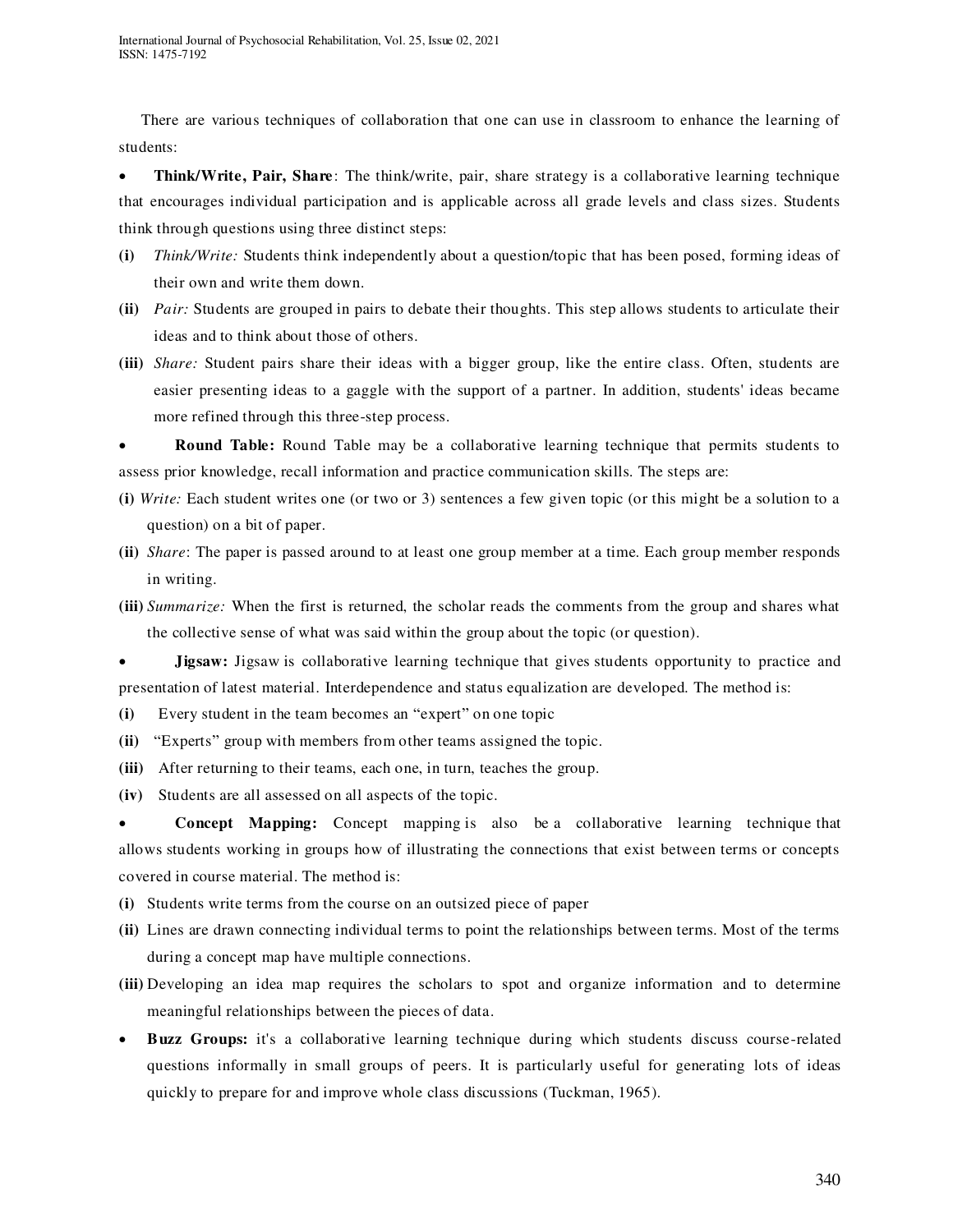# **Collaborative Learning in Classroom**

As pedagogical instrument, the collaborative learning aims to place the learning responsibility upon the student, the teacher waiving the status of absolute knowledge holder and providing an accessible, easy to uptake knowledge. "Cooperative learning" is one of the main learning patterns (self-directed learning, cooperative learning and inquisitive learning), recommended by the r eforms in the European educational systems, especially the English system (Yang 2004). Collaborative learning represents a learning/teaching technique and, at an equivalent time, a philosophy intensively discussed within the educational literature generally, also as in various disciplinary branches, in particular.

True collaboration is achieved when students are working in groups to achieve a common goal. The learning environment plays a key role in encouraging students to figure collaboratively, this inclu des the physical set-up of a classroom also because the learning aids available to students and teachers e.g. access to technology. Technology facilitates collaborative learning; students can use education technology like interactive displays to unravel problems together. In order for a classroom to be functioning collaboratively, schools got to evaluate the training environment during which the teachers and students work. The space, technology and pedagogy got to be working in-sync to realize true collaboration. This is a replacement approach to education technology that empowers teachers and students to rework how knowledge is made and shared, and extends learning beyond traditional classroom boundaries.

 In order to conduct the experiment to see the enhancement in learning through collaborative learning approach, think-pair-share technique was adopted. The students were introduced to a gamut of topics. They were put into groups of five according to their roll numbers. They were asked to choose any number from 1-40 and based on the number they were assigned a topic i.e. India as mixed economy, Green revolution, Forms of Market, Law of Demand and Supply.

 The groups were given 7 days to prepare for the topics. In this given time the each member of group must contribute to the work and they should know whether the content is prepared. Choice is given to students that they can present the material in any way. This will give the chance to show their creativity. They will search for new material and new sources of information. They can develop the power of logical and critical thinking. After 10 days, in the classroom, the groups were asked to present their material. They were also told to learn the difficult words in their presentations. Marks were give n on the basis of content selection, mastery over the content, presentation, confidence of students, etc. In doing this activity students were showing great interest and enthusiasm to participate. In addition it may have following advantages:

- This can enhance the confidence level of the students.
- Collaboration inculcates the values like tolerance and cooperativeness amongst the students.
- When students use to do their work in groups, they develop we feeling for each other.
- It fosters mentoring in students of better caliber for the weaker students.
- It helps in learning them new words.
- It broadens their mental horizon and enhances their knowledge.
- It will lead to clarification of concepts.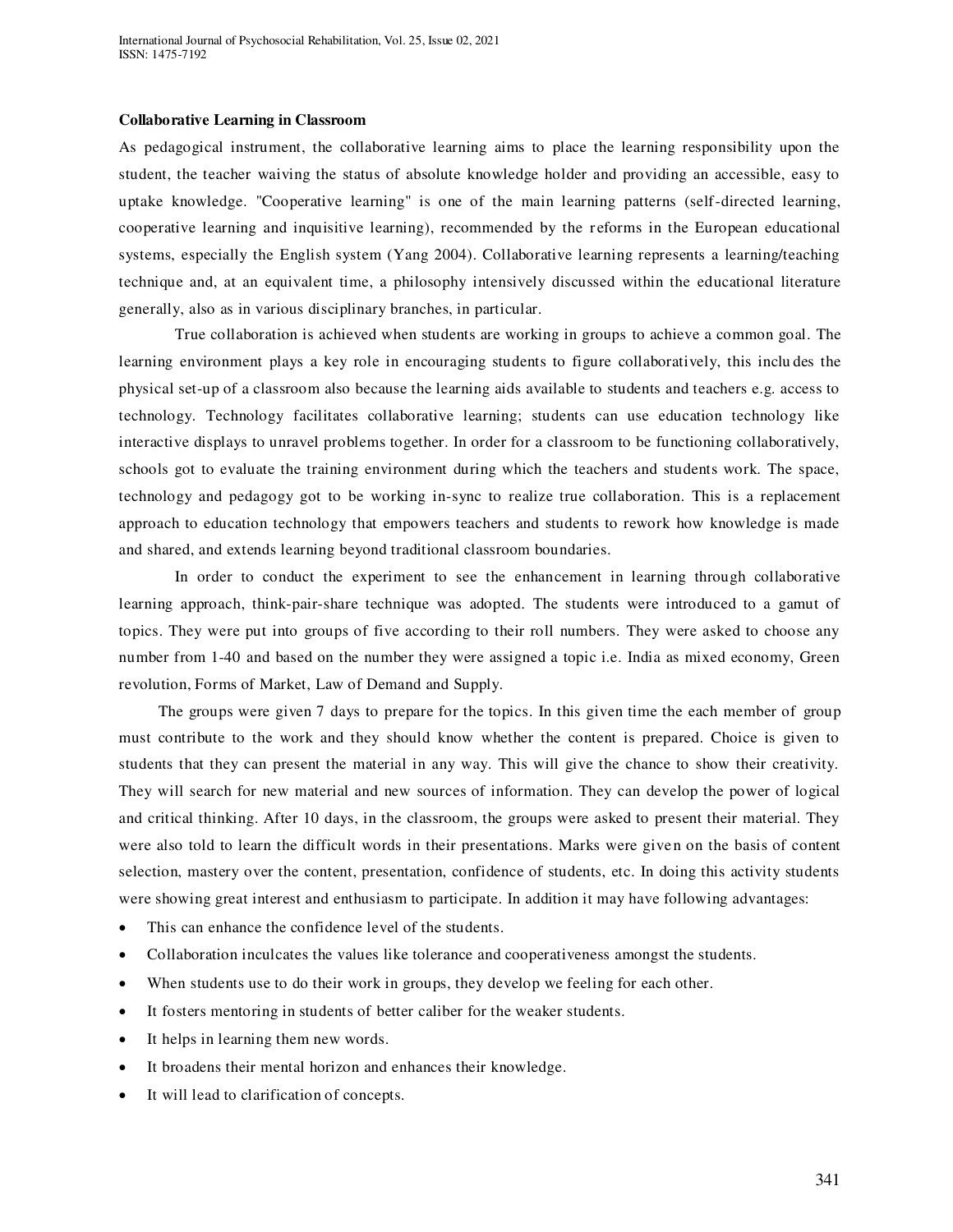In the collaborative learning environment, the teacher act as a guide who uses to guide the students at each and every step. It can also be useful for students to work together somewhat independently, relying on a teacher's guidance only indirectly. Working with peers may be a major feature of collaborative learning. In this approach, students work on a task in groups and sometimes are rewarded either partially or completely for the success of the group as an entire. Aspects of collaborative learning have been part of education for a longtime.

# **Research Supporting Collaborative Learning**

Research on collaborative learning gives positive results. This type of learning requires students to interact in group activities that increase learning and adds other important dimensions. Students use to do work in groups as a team which enhances their learning. They can discuss with each other and learn from each other. It will lead to better understanding.

Ratcliffe, Holloway and Ellis (2004) concluded that collaboration lead to improve the learning of students. Roberts, Thomas, McFadden and Jacobs (2006) concluded that online learning improves collaboration. Tsay and Brady (2010) examined that students who participated in group activities, adopted collaborative behaviors, provided constructive feedback and cooperated with their group Su, Yang, Hwang and Zhang (2010) supported positive contribution of collaborative learning towards the learning of students. Students prefer to learn in groups. Rojas-Drummond, Mazón, Littleton and Vélez (2014) concluded that primary school students develop reading comprehension through collaboration. López -Yáñez, Yáñez-Márquez, Camacho-Nieto, Aldape-Pérez and Argüelles-Cruz (2015) shown that teaching learning process through collaborative learning can be enhanced at post graduate level. Babu, Suresh and Pariventhan (2017) supported that collaborative learning techniques helps in improving learning among students.

Collaborative learning has many limitations that would cause the method to be more complicated than first perceived. Some students do not feel comfortable participating in a group setting, even at a distance (i.e. shyness, fear of criticism). This awkwardness may keep some students from benefiting from the instruction. Since collaborative learning generally grants the scholars more control over the flow of data, there's the likelihood that the main target of the instruction may vary from its intended course. As with any group activity, some members may contribute while others don't. At a distance this might pose even a greater problem than if all students were within the same room. Gifted students feel exploited when collaborative learning is employed as a predominate method of instruction. However, teachers must bear in mind that efficacy of this method lies in defining and confining the group size to variety not exceeding 25 counting on the task assigned. The ultimate desire is to succeed in our goal of enabling our students to obtain good results.

#### **Conclusions**

Collaborative learning is very important in achieving critical thinking, creativity and higher order mental ability. Students are able to achieve higher levels of learning and retain more information when they work in a group rather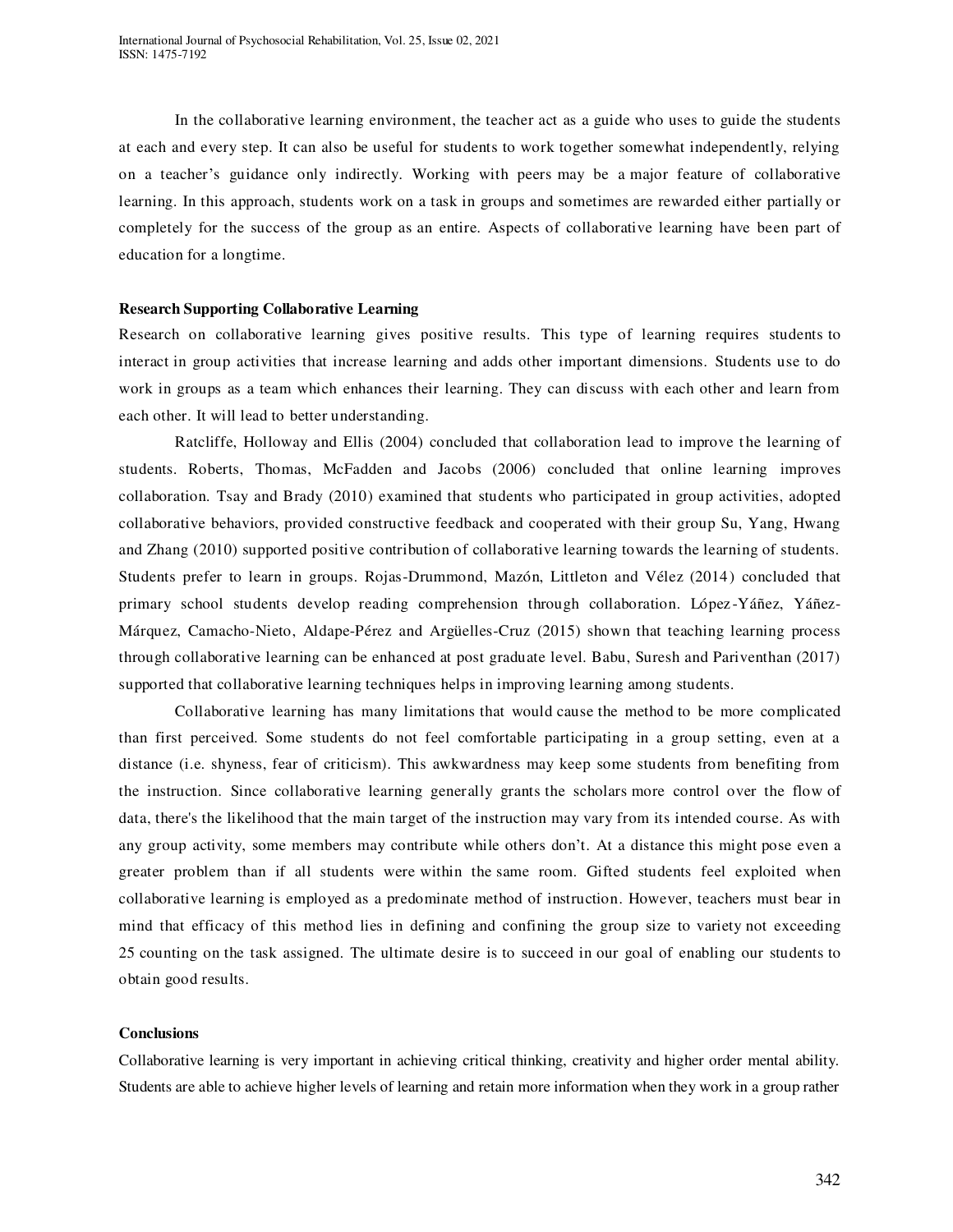than individually, this applies to both the facilitators of knowledge, the instructors, and the receivers of knowledge, the students. Collaborative learning has been found to increase attendance, time on task, enjoyment of school and classes, motivation and independence. Students and teachers prefer to use this technique in the ordinary classroom setup. This strategy may inculcate various values amongst students which include cooperativeness, tolerance, wefeeling, patience etc. So, this technique may be used as an improvement over traditional teaching in the modern classroom. Furthermore, students not only need time to reflect upon challenges put before them, but they need time to discuss their ideas with other students in their classes. When this collaborative process begins in the classroom, it continues outside of class and becomes a valuable life-long skill. It is through such collaboration with peers that all students test their new understandings and correct their misinterpretations. As knowledge is gained, it is molded with the preexisting insights held by the student. This is how knowledge grows in their minds. Hence, fr4om above discussion it may be concluded that besides some limitations collaborative learning is an effective strategy to intensify the learning of students.

# **Recommendations**

Collaborative learning is the innovative technique of learning in this era of technology. Students use to learn new things in groups. It is a improvement over the traditional mode of teaching. Research also supports this technique of learning. On the basis of above discussion following recommendations can be made:

- This technique is more feasible for students and teachers to use in ordinary classroom setup.
- It can be used at secondary and senior secondary level
- This technique is very much effective in higher level courses i.e. graduate and post graduate courses.
- Groups should be comprised of bright average and slow learners so that slow learners can also learn in groups with bright and average students.

# **References**

- Babu, G., Suresh, P.,& Pariventhan, K. (2017).Enhancement of learning through collaborative learning techniques. *New Man Journal of Multidisciplinary Studies*, *4*(1), 29-38.
- Dillenbourg, P. (1999). What do you mean by 'collaborative learning? In P. Dillenbourg (Ed.), *Collaborative learning: Cognitive and computational approaches* (pp.1–19). Oxford: Elsevier.
- Gerlach, J. M. (1994). Is this collaboration? In K. Bosworth,& S. J. Hamilton (Eds.), *Collaborative learning: Underlying processes and effective techniques, new directions for teaching and learning* (pp.5-14). San Francisco, USA: Jossey-Bass Publishing.
- Gilles, R.M. (2000).The maintenance of cooperative and helping behaviors in cooperative groups*. British Journal of Educational Psychology*, *70*(1), 97-111.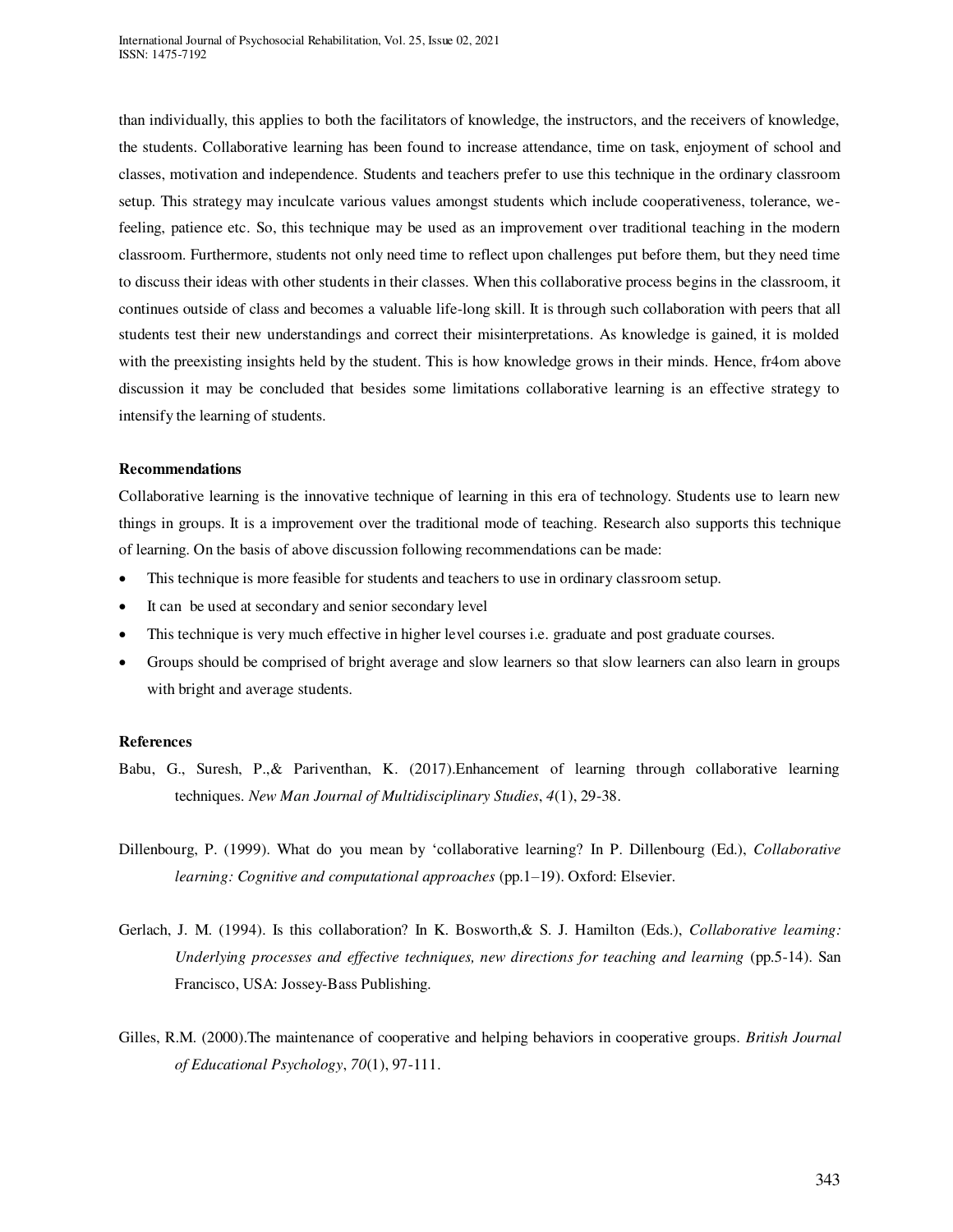- Gokhale, A.A. (1995). Collaborative learning enhances critical thinking. *Journal of Technology Education*, *7*(1), 22-30.
- Gratton, R. (2019). Collaboration in students' learning: The student experience. *Support for Learning, 34*(3), 254- 276.
- Gross, R. (2010). *Psychology: The science of mind and behavior* (6<sup>th</sup> Ed.). London: Taylor & Francis.
- Ishtaiwa, F. F.,& Aburezeq, I. M. (2015). The impact of Google Docs on student collaboration: A UAE case study. *Learning, Culture and Social Interaction*, *7*, 85-96.
- Kester, L.,& Paas, F. (2005). Instructional interventions to enhance collaboration in powerful learning environments. *Computers in Human Behavior*, *21*(4), 689-696.
- Lai,E.R. (2011).*Collaboration:* A literature review. Retrieved June 1<sup>st</sup>, 2020 fro[mhttp://www.pearsonassessments.com/research](http://www.pearsonassessments.com/research)
- Lauron, A. G. (2008). Fostering collaboration to enhance online instruction. *Turkish Online Journal of Distance Education*, *9*(2), 109-121.
- Lopez-Yariez, I., Yariez-Márquez, C., Camacho-Nieto, O., Aldape-Perez, M., & Argüelles-Cruz, A. J. (2015).Collaborative learning in postgraduate level courses. *Computers in Human Behavior*, *51*, 938-944.
- Lou, Y., & Kim-MacGregor, S. (2004). Enhancing project-based learning through online between-group collaboration. *Educational Research and Evaluation*, *10*(4-6), 419-440.
- Ratcliffe, M., Holloway, J.,& Ellis, W. (2004).Enhancing student learning through collaboration. *ACM Special Interest Group on Computer Science Education, 36*(3), 272-272.
- Roberts, C., Thomas, M., McFadden, A. T.,& Jacobs, J. (2006).Leading online learning through collaboration. *Journal of Online Learning and Teaching*, *2*(3), 217-225.
- Rojas-Drummond, S., Mazón, N., Littleton, K.,&Vélez, M. (2014).Developing reading comprehension through collaborative learning. *Journal of Research in Reading*, *37*(2), 138-158.
- Roschelle, J., &Teasley, S. D.(1995).The construction of shared knowledge in collaborative problemsolving. In C.E. O'Malley (Ed.), *Computer supported collaborative learning* (pp. 69–97). Berlin: Springer-Verlag.